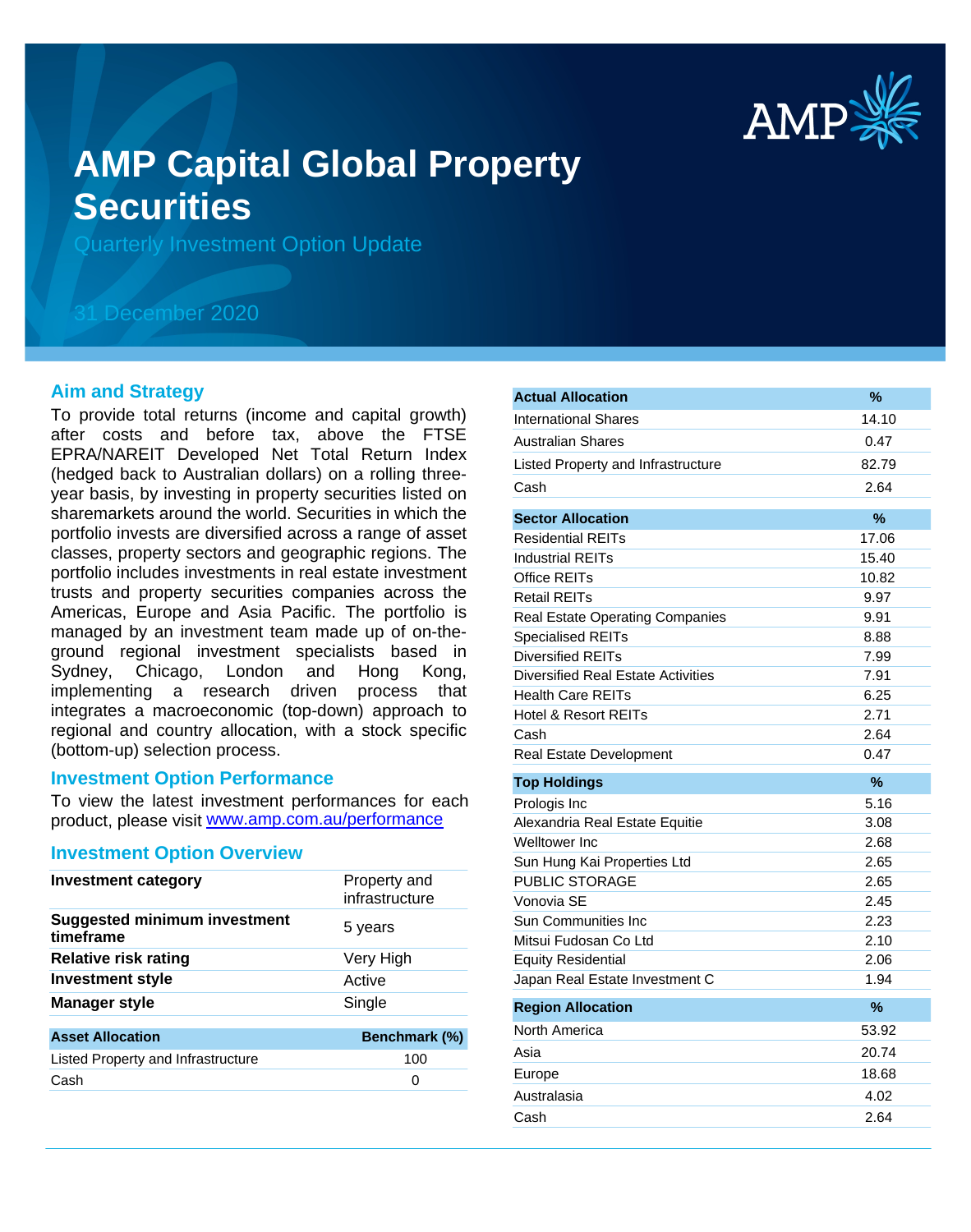# **Fund Performance**

The Fund produced a very strong return in the December quarter, though slightly underperformed the benchmark. Asset allocation was a negative contributor to the relative return, though stock selection was positive. Stock selection within the office and diversified sectors were significant positive contributors. Significant detractors meanwhile came from our small cash allocation, as well as being overweight to the industrial sector, which underperformed over the quarter, and underweight to the retail sector, which outperformed over the quarter. At an individual stock level, an overweight position in Ryman Hospitality Properties was a significant positive contributor to relative performance, while an overweight position in Prologis was a major detractor.

# **Market Review**

Global listed real estate markets generally rose in December. Early in the period, markets were supported by vaccine optimism, mostly stable economic data and renewed progress towards additional fiscal stimulus in the US. However, mid- way through the period some markets became more volatile. Two COVID-19 vaccines obtained emergency approval and began to be rolled out in the UK and US, but COVID-19 cases continued to increase and a new strain of the disease, apparently up to 70% more infectious than the original strain, emerged in the UK. Further lockdowns were imposed in many countries. US 10- year treasury yields increased 0.08% to 0.92% over the period.

In general, the listed real estate segments that were most impacted by lockdowns earlier in the year rallied, although some of those segments retreated later in the period as it became evident that people were delaying their return to cities. In addition, transaction activity was heightened.

In the US, the net lease segment gained as it is likely to be a beneficiary of the additional fiscal stimulus and vaccine roll out. Spirit Realty Capital provided a strong operations update, with improving rent collections for November and a significant level of acquisitions for the quarter. It also raised its full- year capital deployment guidance, including revenue-producing capital expenditures.

The healthcare segment was supported by the vaccine roll out. In the US, Medical Properties Trust rallied, despite no specific company news, as conditions in its hospital facilities are expected to become 'more normal' in 2021.

In Europe, healthcare operators continued to expand. In Belgium, Aedifica announced significant investments in The Netherlands and Finland. In France, ICADE announced agreements to acquire a portfolio of nursing home properties in Northern Italy. In the UK, Primary Health Properties announced its intention to acquire its longstanding external property adviser, Nexus, which would bring in a significant pipeline of future primary care developments.

The industrial segment remained robust, with companies taking advantage of this. US private equity group Blackstone reportedly intends selling its A\$3.5 billion Australian logistics property portfolio. There are several potential bidders for the industrial portfolio, including local managers that have strategies to expand their exposure to the industrial segment. Alternatively, the portfolio could be floated as a real estate investment trust on the Australian Stock Exchange.

The multi-family residential segment retreated due to lower renter demand and as young cohorts will be offered the vaccine later in the rollout period, many are reluctant to return to close-knit apartment living in densely populated areas. In the US, AvalonBay Communities suffered as it is also transitioning to a new Chief Executive Officer and the appointee is coming from a non-residential background, calling some to question his experience for the role. The office segment pulled back as COVID-19 cases continued to increase and the vaccine roll out was

# **Outlook**

Global listed real estate markets will likely continue to be subject to near-term volatility, which is affecting all risk assets, due to the impact of the extensive COVID-19 containment measures on economic activity globally. Nevertheless, looking through this period, to a world of maximum vaccination and a slow return to normality, presents a wonderful opportunity to acquire some very cheap cyclical exposure. We have therefore reduced relative risk in segments that are in the cyclical sweet spot, such as lodging, and we will continue to assess and actively manage these risks, as well as those in segments that are indirectly impacted as additional information becomes available.

When there is a fall in the risk-free rate because central banks around the world are loosening their monetary policy, investors often turn to listed real estate as a reliable alternative for yield and a defensive asset class. This is starting to occur now that a vaccine appears to be imminent, especially given the relatively attractive valuation levels the pandemic has created. We expect this to continue as the execution and distribution of the vaccine progresses and as the extensive containment measures are relaxed and economic activity begins to recover.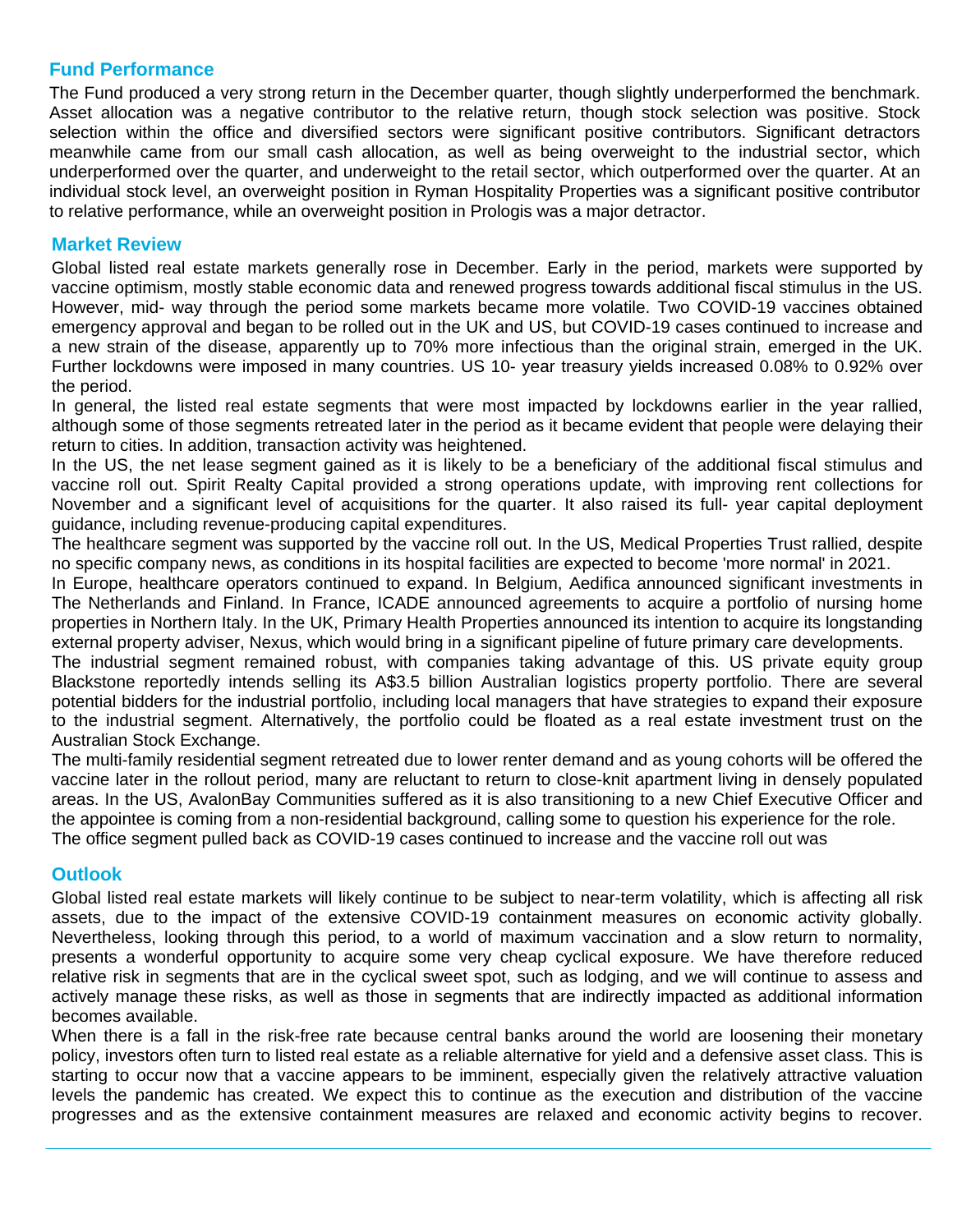Opportunities to acquire individual companies at attractive valuation levels may also arise as geopolitical developments lead to heightened volatility and diverging stock performance.

However, retail is expected to remain challenged and see further store closures, especially those in peripheral locations with commoditised market propositions. Growth in online shopping, connectivity and data usage are likely to provide opportunities in logistics and data centres through the business cycle.